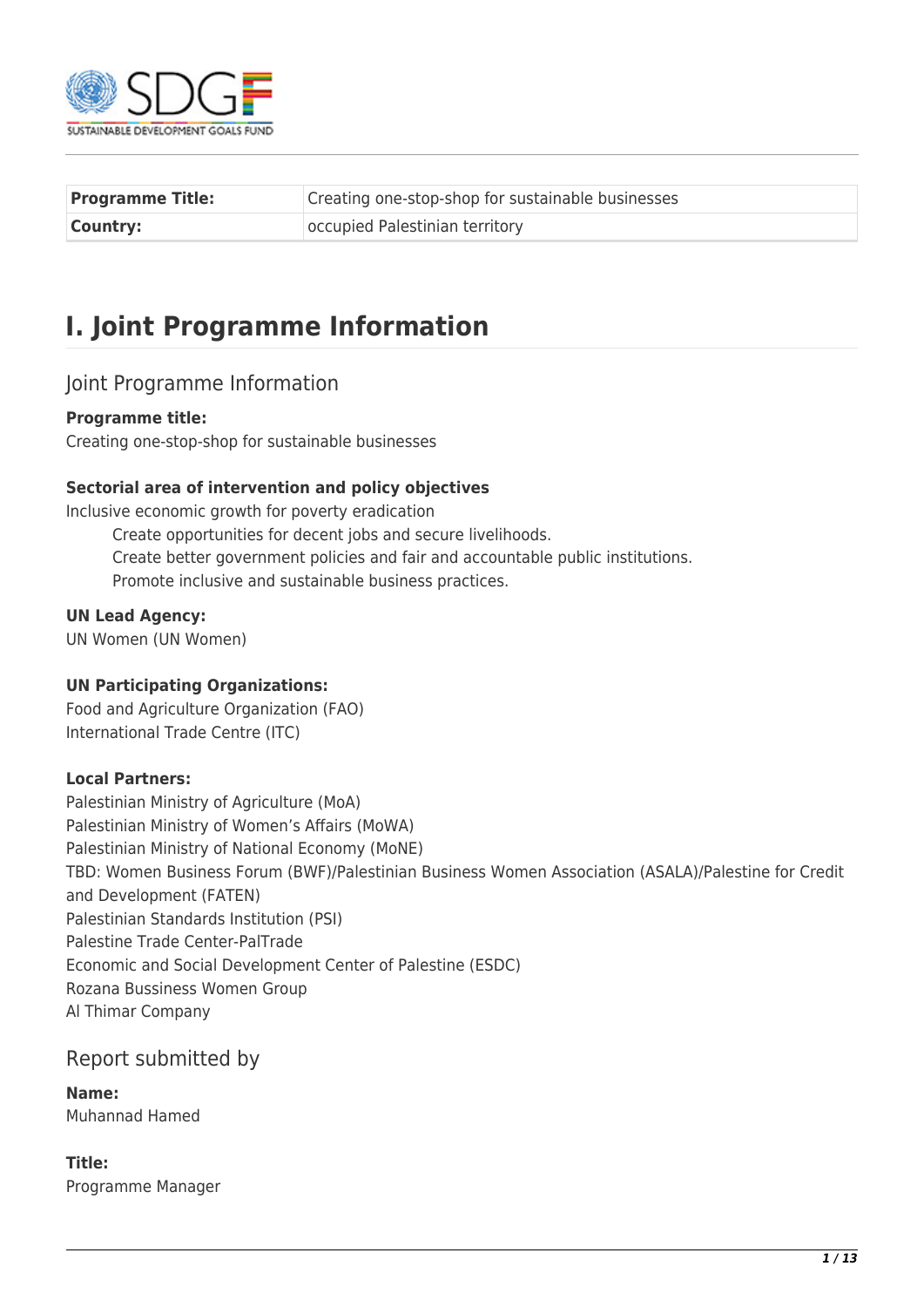### **Organization:**

UN Women

### **Contact information:**

Tel: +972-2-6280450 Fax: +972-2-6280661 Mobile: 0592929848 E-mail: muhannad.hamed@unwomen.org

### **Reporting Period Ending:**

Sunday, November 1, 2015

# **II. Contact Information**

### Resident Coordinator

**Name:**  James Rawley

**E-mail:**  rawley@un.org

UNCT contact person for implementation

**Name:**  Loris Elqura

**Agency:**  UNSCO/Resident Coordinator's Office

**Title:**  Coordination Officer

**E-mail:**  elqura@un.org

**Phone:**  +972 02 568 7271

**Address:**  UNSCO/Government House P.O. Box 490 Jerusalem, 91004

## Technical team contacts

Alternative UNCT contact person for implementation

**Name:**  Astrid Marschatz

**Agency:**  UNSCO/Resident Coordinator's Office

**Title:**  Programme and Planning Officer

**E-mail:**  marschatz@un.org

**Phone:**  +972 02 568 7264

**Address:**  UNSCO/Government House P.O. Box 490 Jerusalem, 91004

Joint programme coordinator **JP** monitoring and evaluation focal point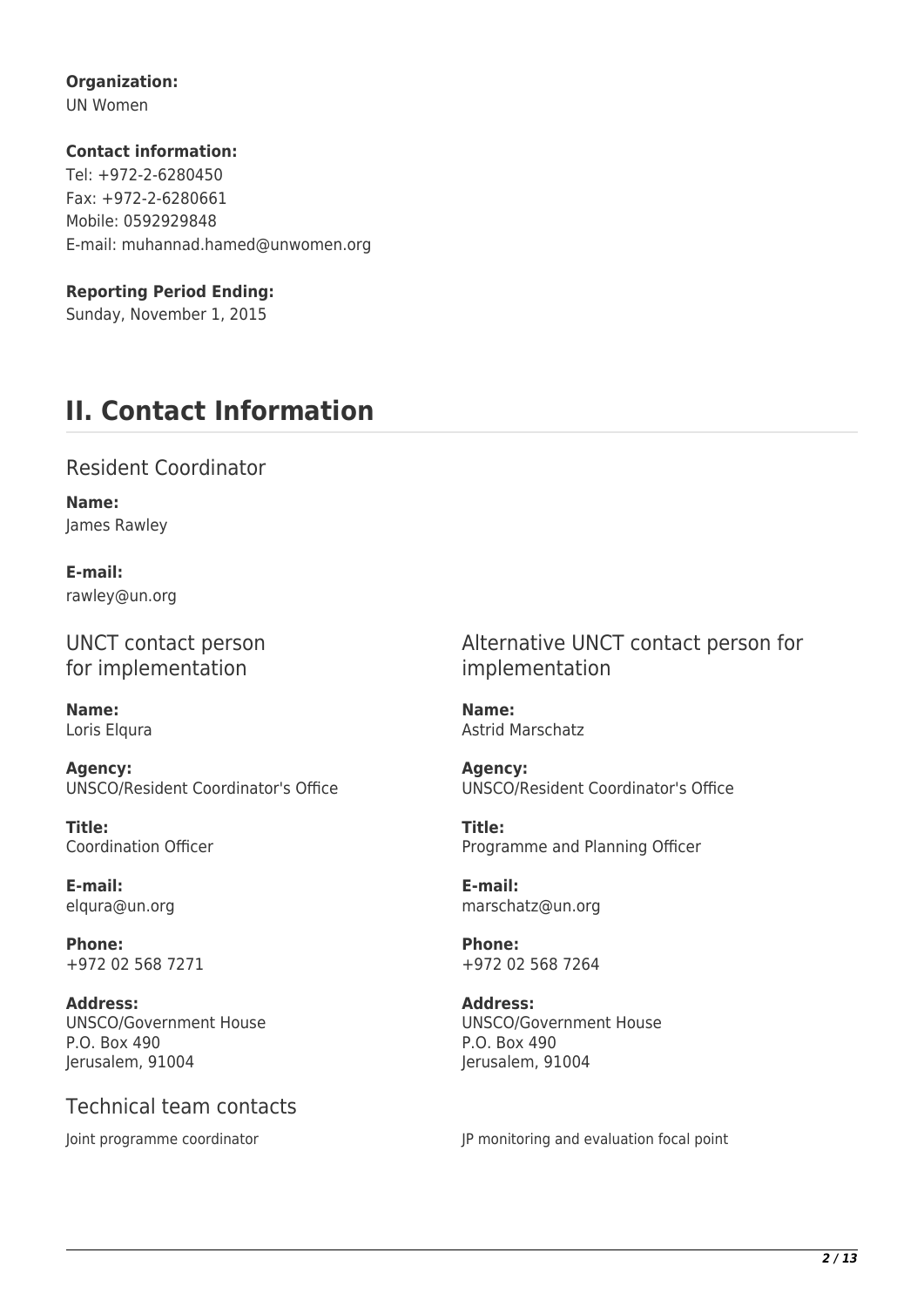JP private sector focal point

## Agency contact points

Contact 1 Contact 2

Contact 3 Contact 4

Contact 5

# **III. Financial information**

### SDG-F Funds

| <b>UN Agency</b>                              | <b>Total approved</b><br>funds | <b>Total funds</b><br><b>Transferred to</b><br>date | <b>Total funds</b><br>committed to<br>date | <b>Total funds</b><br>disbursed to date |
|-----------------------------------------------|--------------------------------|-----------------------------------------------------|--------------------------------------------|-----------------------------------------|
| UN Women (UN<br>Women)                        |                                |                                                     |                                            |                                         |
| Food and<br>Agriculture<br>Organization (FAO) |                                |                                                     |                                            |                                         |
| <b>International Trade</b><br>Centre (ITC)    |                                |                                                     |                                            |                                         |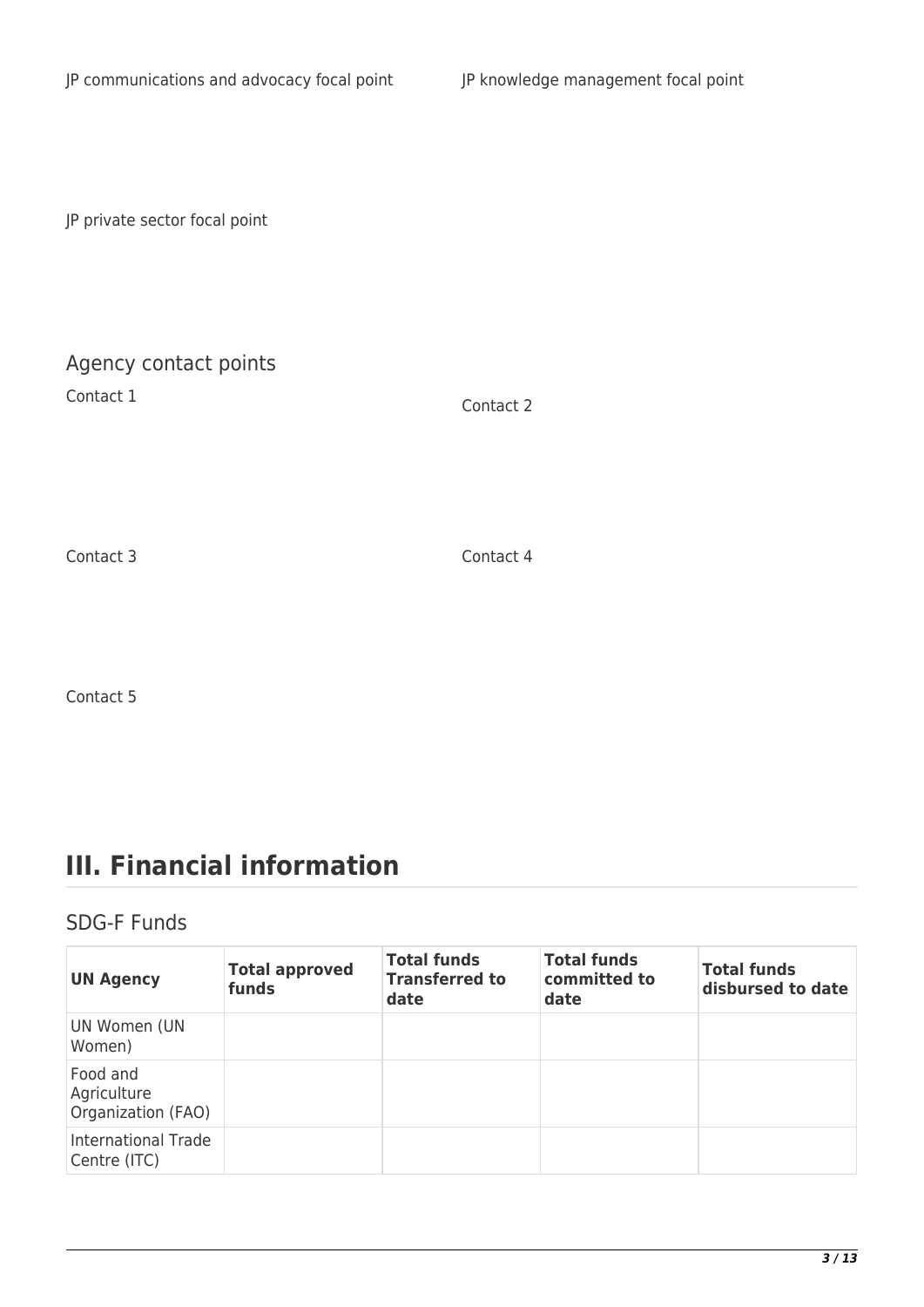| $T$ otal $T$<br>$-$ - $  -$ |  |  |
|-----------------------------|--|--|
|                             |  |  |

## Matching Funds

| Total |
|-------|
|-------|

# **IV. Beneficiaries**

### Direct Beneficiaries – Breakdown

| <b>Beneficiary type - individual</b> | <b>Total</b> | <b>Female</b> | <b>Male</b> | <b>Comments</b> |
|--------------------------------------|--------------|---------------|-------------|-----------------|
| Farmers                              |              |               |             |                 |
| Entrepreneurs                        |              |               |             |                 |
| Civil servants/government            |              |               |             |                 |
| Indigenous                           |              |               |             |                 |
| Children                             |              |               |             |                 |
| Youth                                |              |               |             |                 |
| Other 1                              |              |               |             |                 |
|                                      |              |               |             |                 |
|                                      |              |               |             |                 |
|                                      |              |               |             |                 |
| <b>Total</b>                         |              |               |             |                 |

| <b>Beneficiary type - institutional</b> | <b>Total</b> | <b>Comments</b> |
|-----------------------------------------|--------------|-----------------|
| <b>SMEs</b>                             |              |                 |
| Cooperatives                            |              |                 |
| Government/municipal organizations      |              |                 |
| Private sector                          |              |                 |
| Community-based organizations           |              |                 |
| <b>NGOs</b>                             |              |                 |
|                                         |              |                 |
|                                         |              |                 |
| <b>Total</b>                            |              |                 |

## Indirect Beneficiaries – Breakdown

| <b>Beneficiary type - individual</b> | <b>Total</b> | <b>Female</b> | <b>Male</b> | <b>Comments</b> |
|--------------------------------------|--------------|---------------|-------------|-----------------|
| Farmers                              |              |               |             |                 |
| Entrepreneurs                        |              |               |             |                 |
| Civil servants/government            |              |               |             |                 |
| Indigenous                           |              |               |             |                 |
| Children                             |              |               |             |                 |
| Youth                                |              |               |             |                 |
|                                      |              |               |             |                 |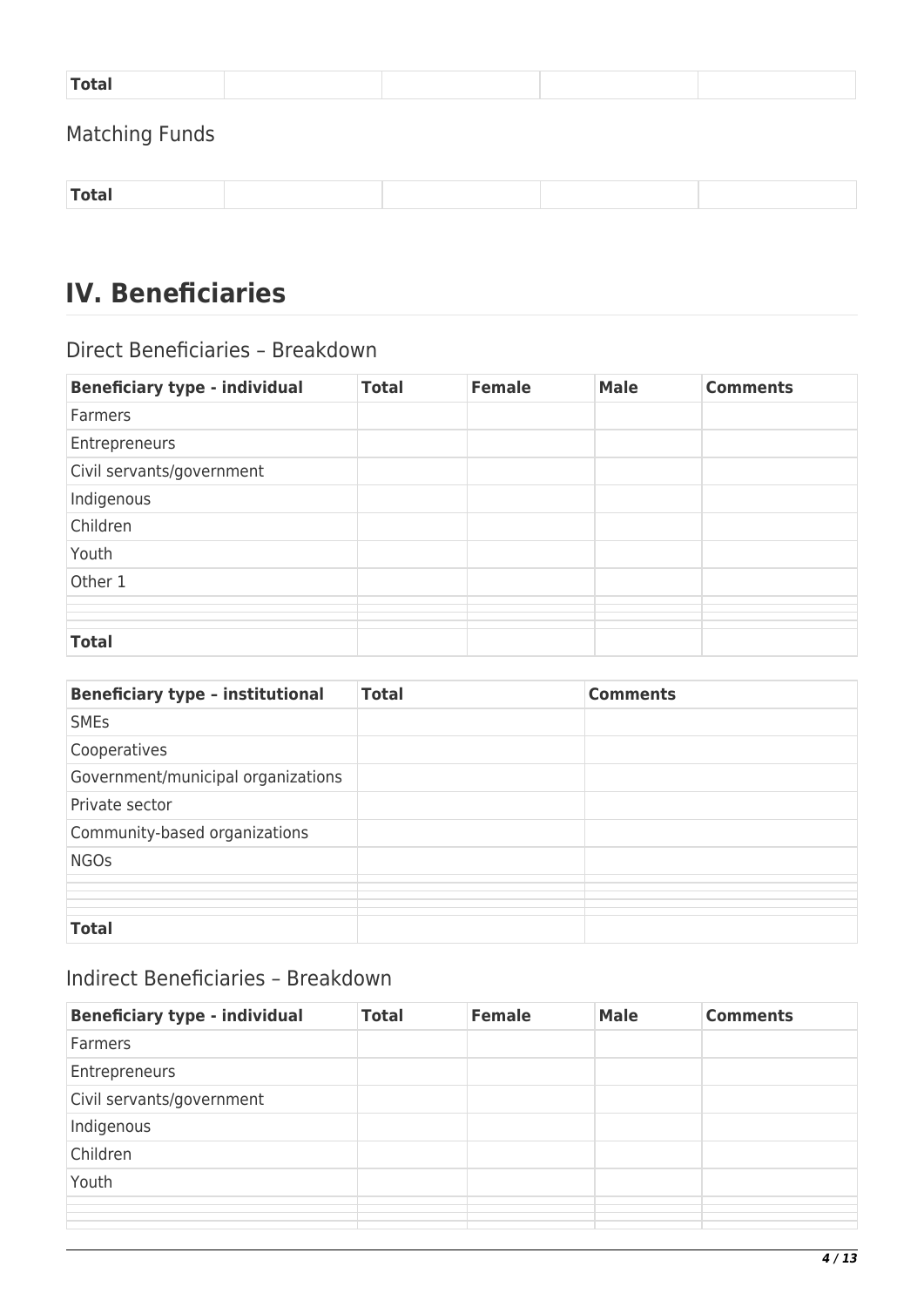| <b>Beneficiary type - institutional</b> | <b>Total</b> | <b>Comments</b> |
|-----------------------------------------|--------------|-----------------|
| <b>SMEs</b>                             |              |                 |
| Cooperatives                            |              |                 |
| Government/municipal organizations      |              |                 |
| Private sector                          |              |                 |
| Community-based organizations           |              |                 |
| <b>NGOs</b>                             |              |                 |
|                                         |              |                 |
|                                         |              |                 |
| <b>Total</b>                            |              |                 |

## **V. Joint Programme Progress**

### Cross-cutting issues

How has the JP addressed during the reporting period (please provide concrete actions):

### 1) The **sustainability** of the JP work. (200 words)

Gender equality and women's empowerment is the main focus of the project's outputs and has been mainstreamed in all phases of the project cycle, including the design phase of the project. At an institutional level, women's empowerment is the focus of all planned interventions related to policy making and institutional capacity building, especially ensuring the promotion of women's economic rights through service delivery. Furthermore, the selection criteria of all local implementing partners is based on a capacity assessment to ensure all are able to effectively promote gender equality and implement resultsoriented, gender sensitive interventions.

The programme sets the base of economic empowerment by developing policies and practices that give women the opportunity to access services in both public sector (MoNE) and private sector (One-stop-shop). The programme also provided two business shops as selling and marketing points for cooperatives products, as access to market is one of the obstacles that women face in business. The two business shops are private companies owned by women, who gain profit from selling the products.

The programme builds the capacity of women to make sure that they gain the needed capacities in the market and local economy. All these concrete actions seek to give women equal opportunities in the economic sector to achieve economic empowerment.

The JP has been designed and formulated with the objective of empowering women economically. Therefore, the different interventions are mainly tackling issues/obstacles faced by women. The progress could be summarized as follows:

- At the institutional level: the selection of the Women Business institution as local partner to work under the supervision of the UNW on the delivery of the different interventions. This will strengthen the BWF, will help in building their capacity, and therefore, will enable them to promote better their service, and encourage more women owned MSMEs to become members, and benefit from their services.

- At the cooperatives level: the project has benefited more than 15 cooperatives (more than 100 women). They have benefited from different trainings. Therefore, build their capacities and skills in different areas.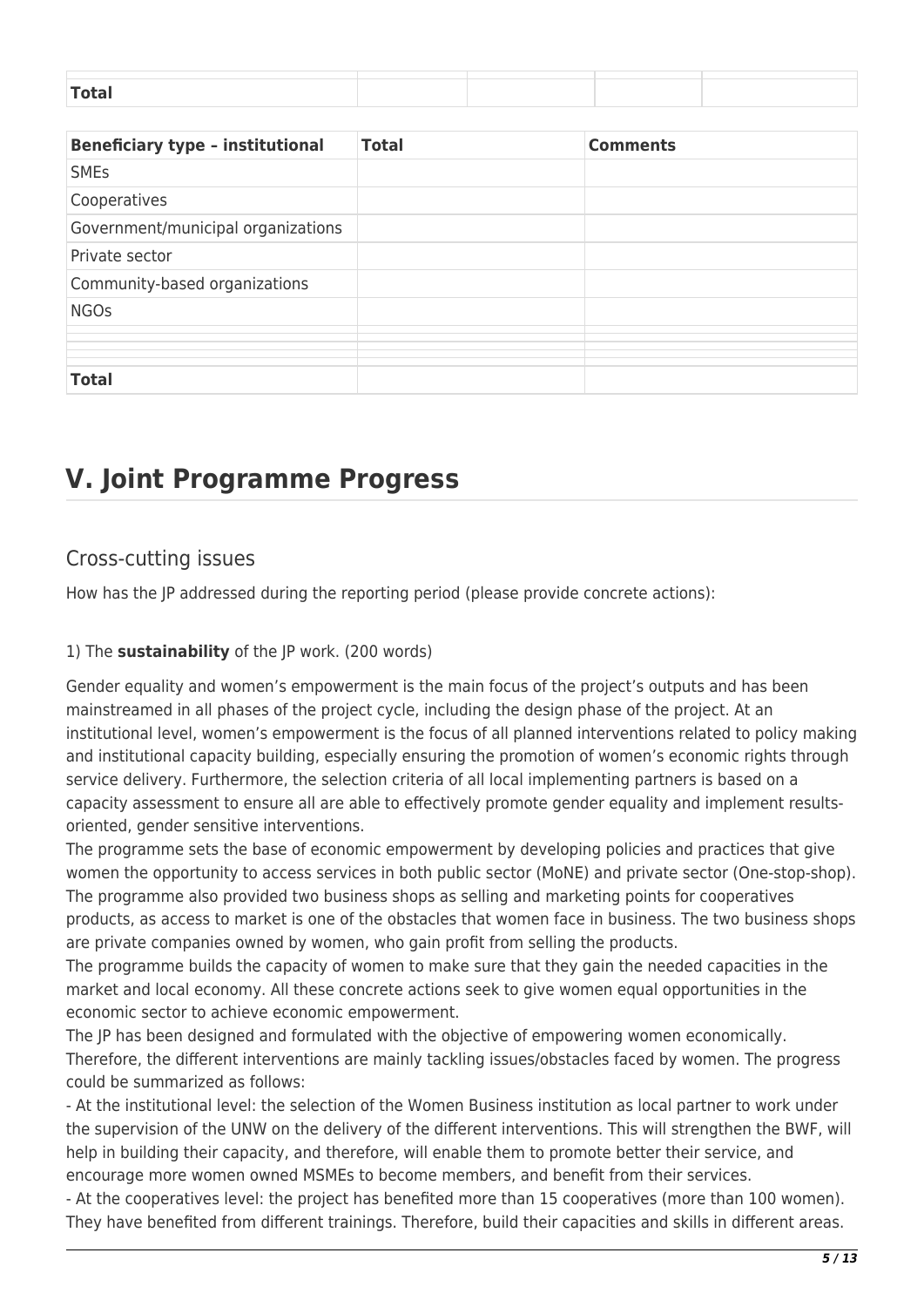Women expressed their satisfaction about the trainings delivered so far, and stated that the trainings has made a huge change in the way they understood business and how to function.

- At the enterprise level: fifteen women owned SMEs attended training on export packaging and Building Export Business, product design. The training enabled women to gain a better understanding of export requirements. The selected women have now better understanding about market requirements and current trends in the European market through direct assistance/coaching.

### 2) The promotion of **women's empowerment and gender equality.** (200 words)

The selected women will gain the skills and knowledge necessary to run their businesses, implement their deals, and manage their supply chains and agreements. This enables them to generate income and become sustainable and independent.

Creating the business shops as private sector companies owned by women will not only benefit the owners, but also stays as a selling and marketing point for other women businesses (MSME's, Cooperatives and Associations). And before the JP is finalized, an exit strategy will be built for these business shops. Also creating a one-stop-shop as a sustainable hub to provide services for women businesses, with all knowledge related to business development, product development and trading is a sustainable tool for other businesses. Also an exit strategy has to be built to ensure sustainability.

All beneficiaries will move from the informal sector into the formal sector by receiving the technical and legal support needed to officially register their enterprises.

- At the Enterprise Level: the selected women-owned SMEs are integrating the knowledge and skills acquired through training and advisory services provided by the project's technical experts and consultants. The commitment of the selected enterprises and the positive results will ensure that the new techniques will be well integrated in the enterprises' business processes and will continue to be used in the long term.

- Institutional level: the project is in the process of strengthens the BWF in order to be more effective in servicing its constituencies. It is expected that at the end of the project BWF will act as a multiplier institution by extending its services to more women in other sectors. This will strengthen the demand for BWF services and will make it more sustainable in the long-term.

### 3) The engagement in **public-private partnerships**. (200 words)

The JP was designed in coordination with the Ministry of Planning and Administrative Development; furthermore, each of the UN Agencies is implementing in coordination with a line ministry; FAO programmes are implemented under the umbrella of the Ministry of Agriculture (MoA), UN Women under the umbrella of Ministry of Women Affairs (MoWA) and ITC with Ministry of National Economy (MoNE). Furthermore, the JP activities are in line with the National Agriculture Sector Strategy: Resilience and Development 2014-2016.

The JP's benefits also extended to the public sector through trainings on gender sensitive services to women owners or in the working environment.

The MoA is part of the committee that will support FAO in developing a needs assessment and marketing study. Through the project's implementation, FAO facilitates the MoA's strategic engagement with the private sector (business shops run by Al Thimar and Al Rozana companies) as well as civil society (ESDC), which also acts as an intermediary for women's associations and cooperatives.

Under the JP, FAO works in coordination with the MoA, Al Thimar, Al Rozana and ESDC towards successful project outcomes; e.g. launching of the business shop in Jenin; where the launch was hosted by the Jenin governor's office, attended by other Palestinian government representatives and jointly planned by FAO, Al Thimar and ESDC with the support of other JP implementing partners.

The JP will further target the private sector through the BWF (representing part of the women in the private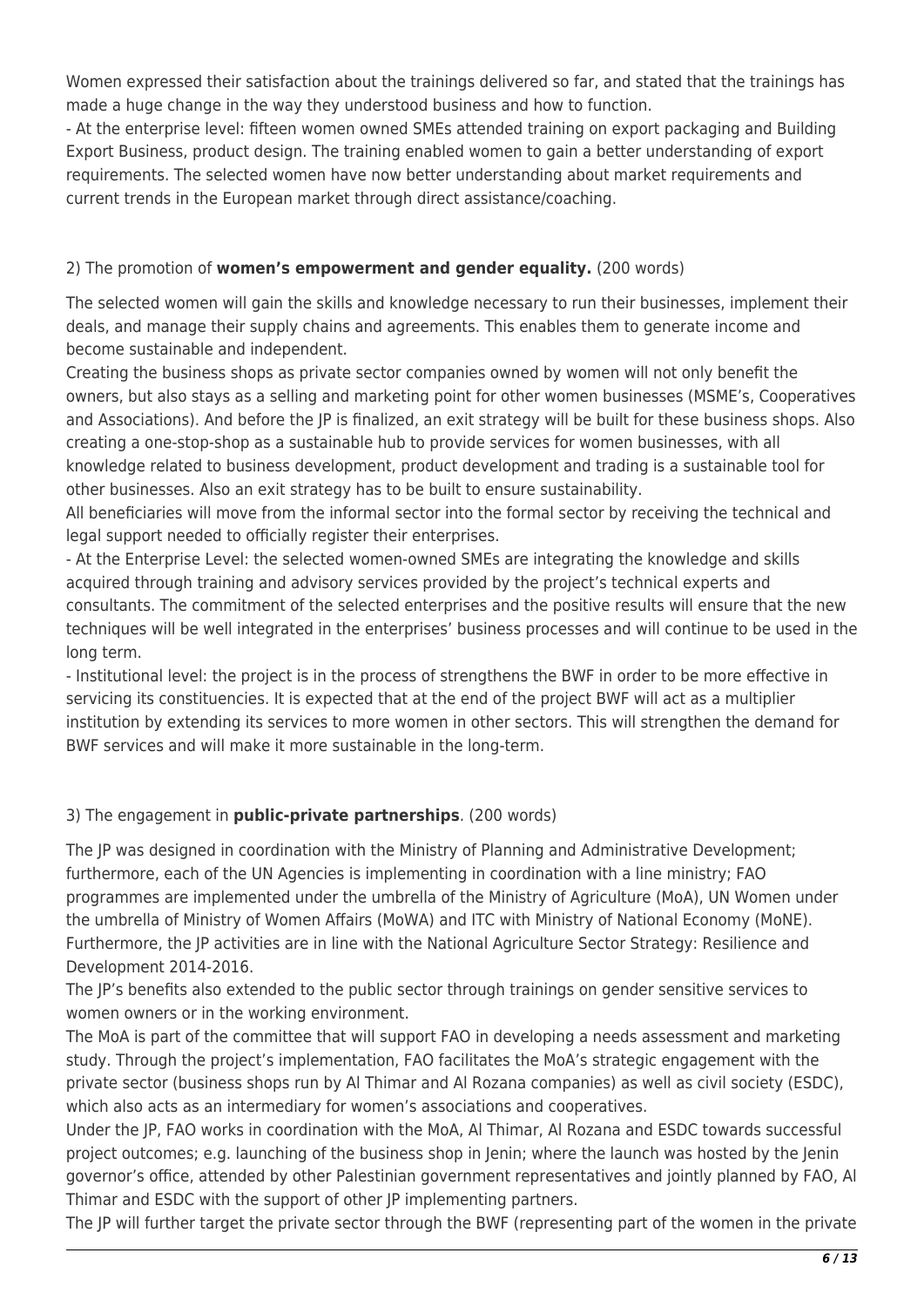sector), UN Women's local implementing partner. The JP also targets the public sector (MoNE) with capacity building activities. BWF and MoNE will provide services to the same beneficiaries and will work closely for the benefit of the women businesses. Also the programme targets two private sector companies to enhance their capacities in gender mainstreaming in the work environment, and will conduct gender audits for both companies in line with the Ministry of Labor's regulations, requiring close collaboration between the public and private sectors.

# **Communication and Advocacy**

**Has the JP articulated an advocacy & communication actions that helps advance its policy objectives and development outcomes?:**  No

### **Please provide concrete gains on how the the JP communication and advocacy efforts have increased awareness on SDGs.:**

As part of the management architecture of the JP, FAO, UN Women and ITC have developed a joint communications strategy that aims to educate the public about the SDGs and the importance of using partnerships such as those fostered under the JP to achieve them. Part of this strategy includes empowering local partners to deliver this message in their target communities. Furthermore, the JP will produce communications materials about the project as well as its objectives and activities to facilitate outreach to all relevant stakeholders.

The JP's awareness-raising already includes regularly meeting with Palestinian government officials from multiple ministries to emphasize the cross cutting importance of promoting gender equality to the socioeconomic well-being of all Palestinians.

In its recent opening ceremony for the business shop in Jenin, for instance, all participating agencies highlighted the importance of supporting women to achieve their full potential in order to build an inclusive and sustainable economy that actively includes rural women. Links below indicate local press coverage of the event, which was also publicly supported by the Palestinian government, including at the national and Jenin governorate levels. The RC opened this event in order to underline the importance of this intervention.

The JP has also conducted an orientation workshop for all the partners in this programme, especially BWF and ESDC. The workshop explained the UN Agencies partnerships under SDG-F and how they will work towards achieving the SDGs by integrating their efforts in close cooperation with the public and private sectors and civil society organizations. Through this workshop, the implementing partners were made aware of the SDGs and their link with the programme and its' indicators.

### **JP website URL:**

https://youtu.be/ KPQLf7raek - http://goo.gl/YMdvI7 - http://goo.gl/XkjLJA https://www.dropbox.com/sh/l289cgmc4pnn74j/AABOu7b177IQfLs1a-Ytao3la?dl=0

### **JP website URL:**

https://youtu.be/ KPQLf7raek - http://goo.gl/YMdvI7 - http://goo.gl/XkjLJA https://www.dropbox.com/sh/l289cgmc4pnn74j/AABOu7b177IQfLs1a-Ytao3la?dl=0

### **JP twitter handle:**

@

Other social media channels managed by joint programme (Instagram, Google+, You Tube…):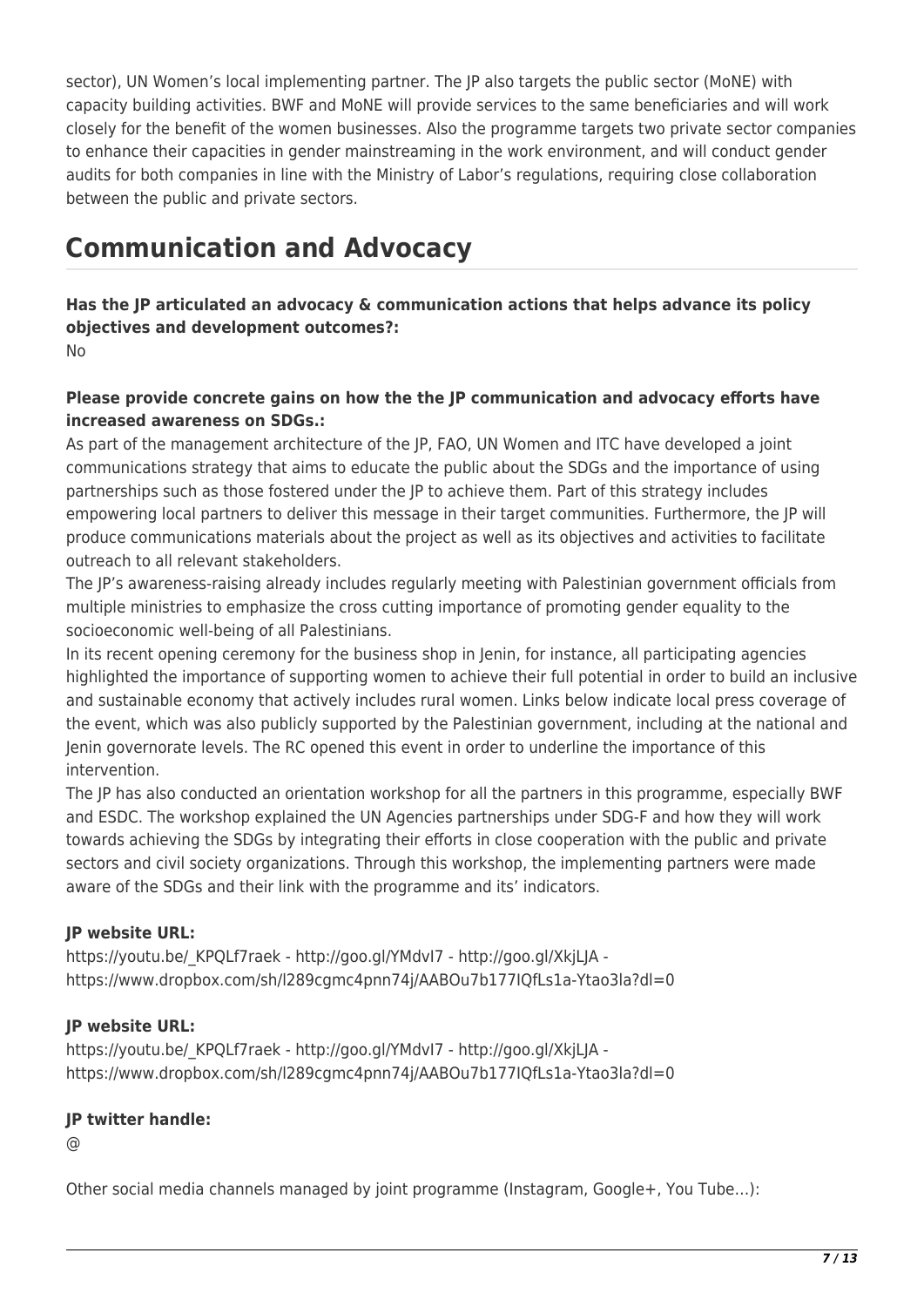## One UN Coordination and Delivering as One

The SDG-F is based on the principles of effective development cooperation, inclusion and participation and One UN coordination.

| <b>Actions</b>                                                                                                                       | <b>Description</b>                                                                                                                                                                                                                                                                                                                                                                                                                                                                                                                                                                                                                                                                                                                                                                                                                                                                                                                                                                                                                                                                                                                                                                                                                                                         |
|--------------------------------------------------------------------------------------------------------------------------------------|----------------------------------------------------------------------------------------------------------------------------------------------------------------------------------------------------------------------------------------------------------------------------------------------------------------------------------------------------------------------------------------------------------------------------------------------------------------------------------------------------------------------------------------------------------------------------------------------------------------------------------------------------------------------------------------------------------------------------------------------------------------------------------------------------------------------------------------------------------------------------------------------------------------------------------------------------------------------------------------------------------------------------------------------------------------------------------------------------------------------------------------------------------------------------------------------------------------------------------------------------------------------------|
| Managerial practices<br>(financial, procurement,<br>etc.) implemented<br>jointly by the UN<br>implementing agencies<br>for SDG-F JPs | The joint efforts are ongoing throughout the programme. The project teams<br>meet at least once per month to discuss any joint efforts needed for the coming<br>period including managing events, and preparing agendas, logistical<br>arrangements, and talking points. Each UN Agency highlights its main role in the<br>coming management or coordination of actions, and the main output is having a<br>comprehensive integrated action as one agency, distributing roles and<br>responsibilities among the agencies.<br>Further joint implementation will be happening at the beginning of year 2, by<br>exchanging technical support, and managing join budgets and items to be<br>procured.                                                                                                                                                                                                                                                                                                                                                                                                                                                                                                                                                                         |
| Joint analytical work<br>(studies, publications,<br>etc.) undertaken jointly<br>by UN implementing<br>agencies for SDG-F JPs         | Partners of the JP work closely. For instance, from 24 to 28 May 2015, the<br>International Trade Center (ITC) supported a food expert to undertake a field<br>mission to the West Bank, Palestine, with the double aim of selecting the most<br>promising products for export to Europe and identifying gaps between local<br>business practices and international standards. The visit was organized jointly<br>by FAO, ESDC and ITC. During the visit, women-owned/run cooperatives and<br>producer groups were visited across the West Bank. A report detailing the<br>assessment of this mission and its recommendations has been drafted and is<br>currently being finalized by ITC. Once completed, the report will guide planning<br>for later stages of the JP where FAO and ITC work jointly to promote the access<br>of female producers to international markets.<br>Partners of the JP worked closely in the call for proposal for the one-stop-shop,<br>particularly UN Women and ITC, where BWF was selected to be the<br>implementing partner for UN Women.<br>The criteria of selecting the beneficiaries was discussed between the JP partners<br>and agreed on. This was an important step to agree on the best criteria for<br>sustainable businesses. |
| Joint activities<br>undertaken jointly by<br>UN implementing<br>agencies for SDG-F JPs                                               | The launch of the Business Shop in Jenin was planned by FAO with the collective<br>support of other JP partners, including consultation on objectives, purpose and<br>target audience of the event as well as high level support with the attendance of<br>senior staff from all participating agencies, including the UN Resident<br>Coordinator for the occupied Palestinian territory, FAO Head of Office and UN<br>Women National Programme Coordinator.<br>An orientation workshop has been conducted in joint cooperation between the JP<br>partners. The workshop was prepared jointly, in terms of presentations,<br>materials and facilities. The idea of the workshop was discussed in a programme<br>management committee and agreed upon in terms of context, details and<br>methodology.                                                                                                                                                                                                                                                                                                                                                                                                                                                                      |
| Other, please specify:                                                                                                               | The JP partners meet periodically for updates and planning for future actions.<br>Also the JP committee meets when there is a need to discuss new or emerging<br>issues. Many bilateral meetings are also conducted to assure joint planning and<br>implementation of the programme.                                                                                                                                                                                                                                                                                                                                                                                                                                                                                                                                                                                                                                                                                                                                                                                                                                                                                                                                                                                       |

### **What types of coordination mechanisms and decisions have been taken to ensure joint delivery? :**

The JP team meets regularly to coordinate coming activities and actions. These meetings give the opportunity to all partners to raise any coming plans and events that need joint efforts. Coordinating the activities together and in parallel assures the success of joint implementation, especially when partners need to exchange technical assessments and agree on the most efficient methodology and approaches to move forward in implementation, reporting and exchange technical aspects each agency profession. The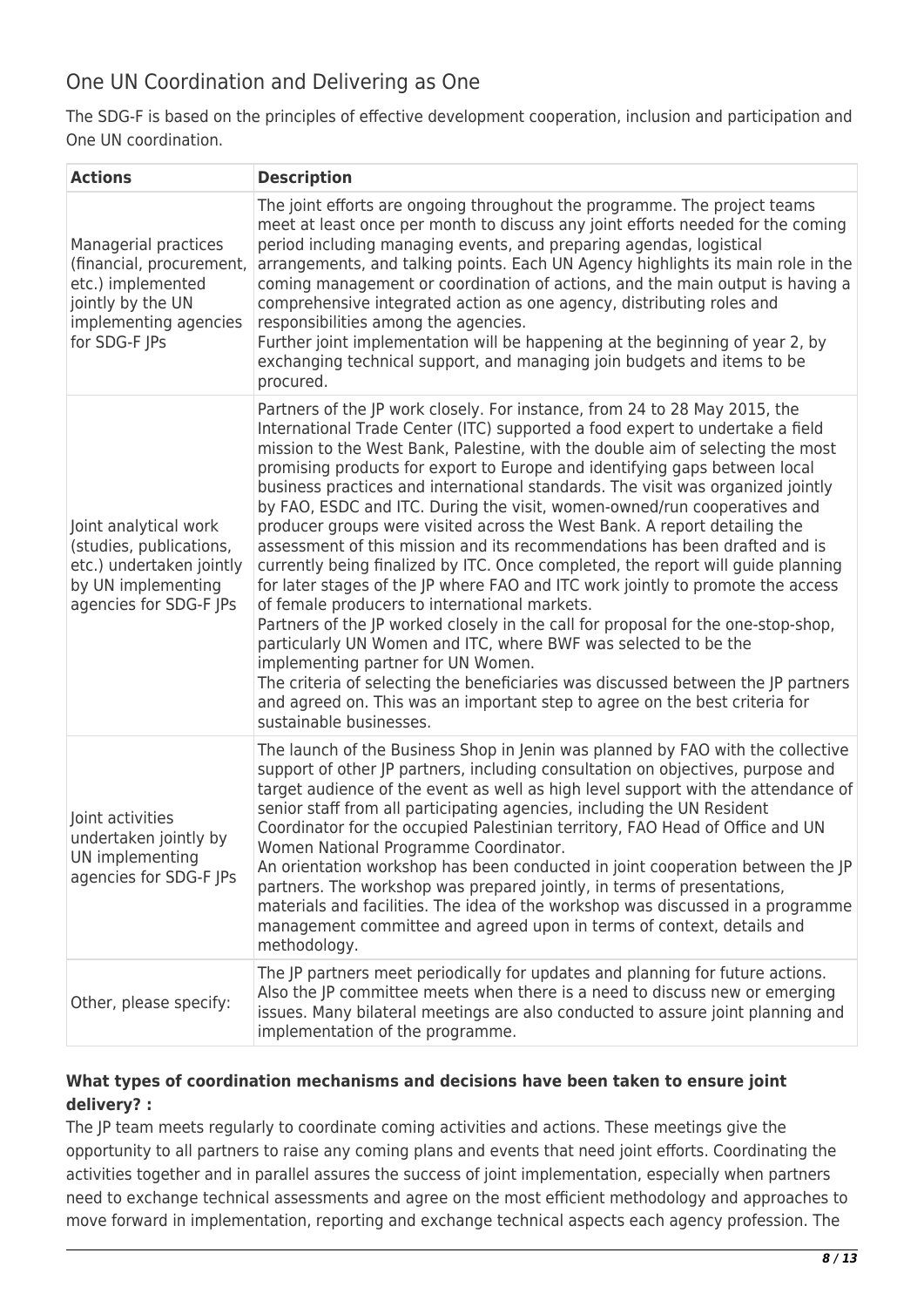RC always supports the meetings and makes sure of the appropriate coordination between UN agencies. A focal point is assigned in each agency to handle the cooperation with the partner agency. For other aspects (especially technical) like communications, visibility, finance …etc. the focal point coordinates and makes sure the technical support is provided.

Meetings allow partners to discuss implementation obstacles and come up with solutions with appropriate and effective agreed upon methodology. While facing an obstacle in some aspects, a decision has been taken jointly to conduct an orientation workshop to give an overview on the programme in terms of visibility, communication, reporting, and to arrange joint activities and events. This approach will continue and other types of meetings will include the implementing and responsible partners to ensure all parties are aware of all activities and to maximize coordination between all partners under the programme. On the field level, the UN partners conduct monitoring visits to the beneficiaries and activities jointly, for the purpose of monitoring and supporting, for example the programme team conducted a joint field visit for the first business shop in Jenin (north of the West Bank) to monitor the business shop before launching and advise on technical aspects in parallel with the launching preparations.

## National Ownership: Paris, Accra and Busan Commitments

The SDG-F strengthens the UN system's ability to deliver results in an integrated and multi-dimensional manner by supporting the Joint Programme modality and by bringing together United Nations Agencies and national counterparts in a collective effort to ensure ownership and sustainability of results of JPs and advance towards the SDGs.

| <b>Partners</b>                            | Involvement    | <b>Type of</b><br>involvement      | <b>Examples</b>                                                                                                                                                                                                                                                                                                                                                                                                                                                                                                                                                                                                                                                                                                                                                                                                                                                                                                                                                                                                                                                                                                                                                                                                                                                                     |
|--------------------------------------------|----------------|------------------------------------|-------------------------------------------------------------------------------------------------------------------------------------------------------------------------------------------------------------------------------------------------------------------------------------------------------------------------------------------------------------------------------------------------------------------------------------------------------------------------------------------------------------------------------------------------------------------------------------------------------------------------------------------------------------------------------------------------------------------------------------------------------------------------------------------------------------------------------------------------------------------------------------------------------------------------------------------------------------------------------------------------------------------------------------------------------------------------------------------------------------------------------------------------------------------------------------------------------------------------------------------------------------------------------------|
| Government<br>(specify)<br>national/local) | Fully involved | Policy-decision<br>making<br>Other | From the design phase, FAO's dimension of the JP has<br>fully integrated public-private partnerships. All of<br>FAO's programmes are implemented under the<br>umbrella of the Ministry of Agriculture (MoA), and<br>FAO's activities under this JP are in line with the MoA's<br>Agriculture Strategy: Resilience and Development<br>2014-2016. The MoA is part of the committee that will<br>support FAO in developing a needs assessment and<br>marketing study. This partnership is not limited to the<br>national level. For instance, sub offices of the MoA at<br>the governorate level are actively engaged in<br>supporting the cooperatives' participation in the JP<br>and have publically supported the business shops in<br>Jenin and Halhoul.<br>UN Women is in close coordination with the Ministry of<br>Women Affairs on the programme level, but also UN<br>Women will work closely with the ministry of National<br>Economy in raising their capacity and support them to<br>strengthen their capacities and develop the<br>appropriate policies and procedures to help women<br>access services and information.<br>UN Women will work with the Ministry of Labor to<br>conduct the Gender Audit for two private sector<br>companies and build their capacities. |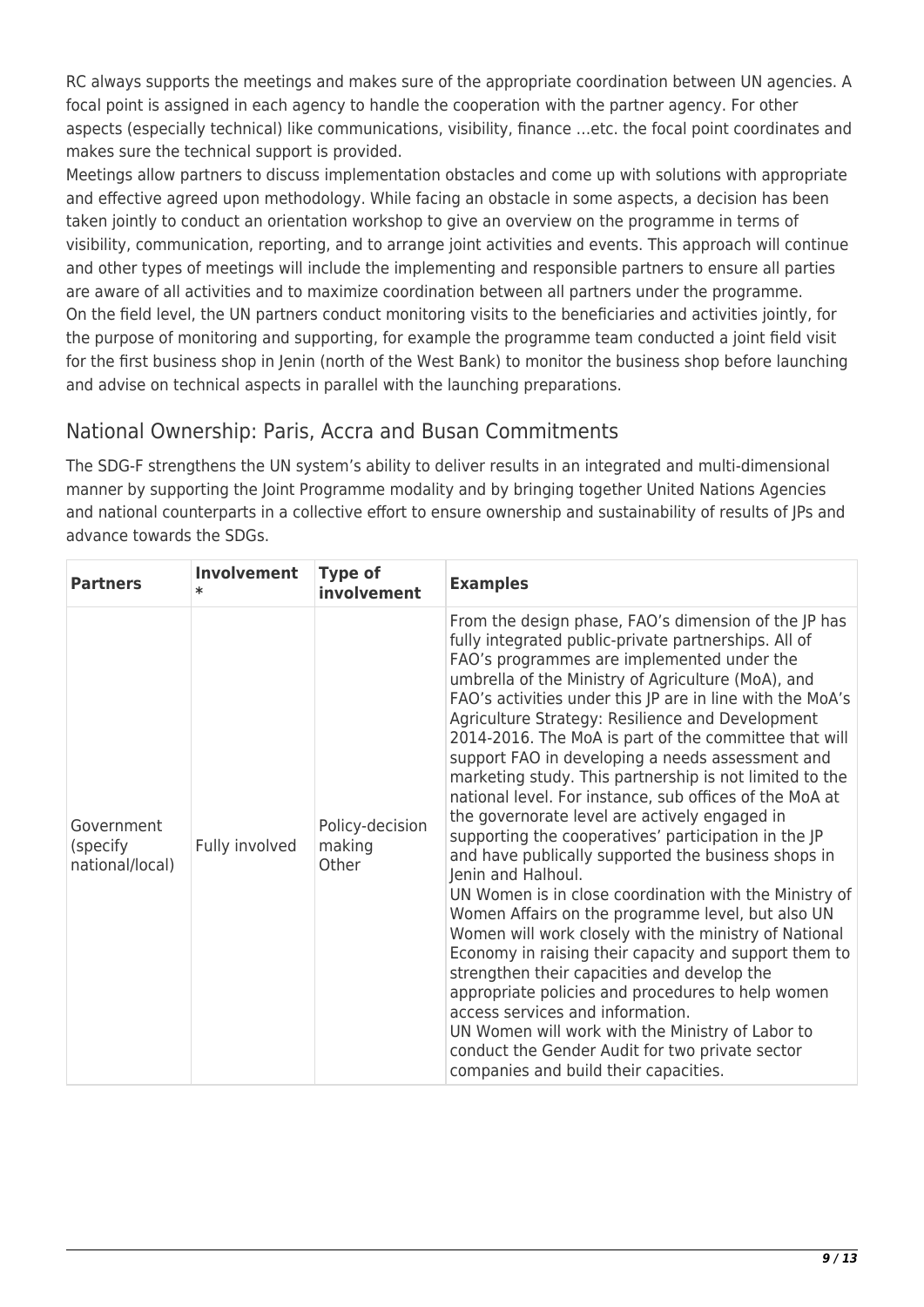| <b>Partners</b>       | <b>Involvement</b><br>$\star$ | <b>Type of</b><br>involvement        | <b>Examples</b>                                                                                                                                                                                                                                                                                                                                                                                                                                                                                                                                                                                                                                                                                                                                                                                                                                                              |
|-----------------------|-------------------------------|--------------------------------------|------------------------------------------------------------------------------------------------------------------------------------------------------------------------------------------------------------------------------------------------------------------------------------------------------------------------------------------------------------------------------------------------------------------------------------------------------------------------------------------------------------------------------------------------------------------------------------------------------------------------------------------------------------------------------------------------------------------------------------------------------------------------------------------------------------------------------------------------------------------------------|
| <b>Private Sector</b> | Fully involved                | Service<br><b>Provision</b><br>Other | FAO and its partner ESDC work directly with the<br>private sector to implement this project. AL Rozana<br>Company (southern West Bank) and Al Thimar<br>Company (northern West Bank) run the two business<br>shops supported under the JP and are involved either<br>as a beneficiary or an implementer in nearly all<br>aspects of the project.<br>UN Women is a conducting gender audit for two<br>private sector companies, and will develop their<br>capacities in creating a gender equality working<br>environment.<br>UN Women and ITC, through the BWF is targeting<br>women MSME's from formal and informal private<br>sector to build their capacities and competitiveness.<br>BWF is in partnership with the Palestinian Shippers<br>Council (private sector trade facilitation organization)<br>and Agility consulting company, will implement the<br>programme. |
| Civil Society         | Fully involved                | Service<br>Provision<br>Other        | Building on its existing relationship with the<br>organization Economic and Social Development of<br>Palestine (ESDC), FAO works with this local<br>implementer to engage with the 15 associations and<br>cooperatives currently served by this project,<br>including to provide capacity building trainings and to<br>regularly monitor their progress in achieving key JP<br>objectives.<br>The NCWE and BWF are part of the civil society, where<br>they are partners in the programme with the UN<br>Women. The relation varies between partners in<br>discussion and review committee, and beneficiaries of<br>the programme.                                                                                                                                                                                                                                           |
| Academia              | Not involved                  |                                      | The project does not currently include the<br>participation of academia but is likely to build on this<br>in later stages of the JP as partners work to inform<br>national policy-making in terms of educating women<br>more in business and economic empowerment<br>aspects.                                                                                                                                                                                                                                                                                                                                                                                                                                                                                                                                                                                                |

\* Implementation of activities and the delivery of outputs

### **Please briefly describe the current situation of the government, private sector and civil society on regards of ownership, align:**

All of FAO's programmes are implemented under the umbrella of the Ministry of Agriculture (MoA), and FAO's activities under this JP are in line with the MoA's Agriculture Strategy: Resilience and Development 2014-2016. The MoA is part of the committee that will support FAO in developing a needs assessment and marketing study. This partnership is not limited to the national level. For instance, sub offices of the MoA at the governorate level are actively engaged in supporting the cooperatives' participation in the JP and have publically supported the business shops in Jenin and Halhoul, which are run by the private companies Al Thimar and Al Rozana, respectively. These companies collect (buy), assemble, test, package and sell the agricultural products produced by the targeted women's cooperatives.

At the same time, Economic and Social Development Center of Palestine (ESDC) provides capacity building to women owned MSME's, cooperatives and entrepreneurs in the agriculture sector, including Al Thimar and Al Rozana (to ensure compliance with and progress of project objectives).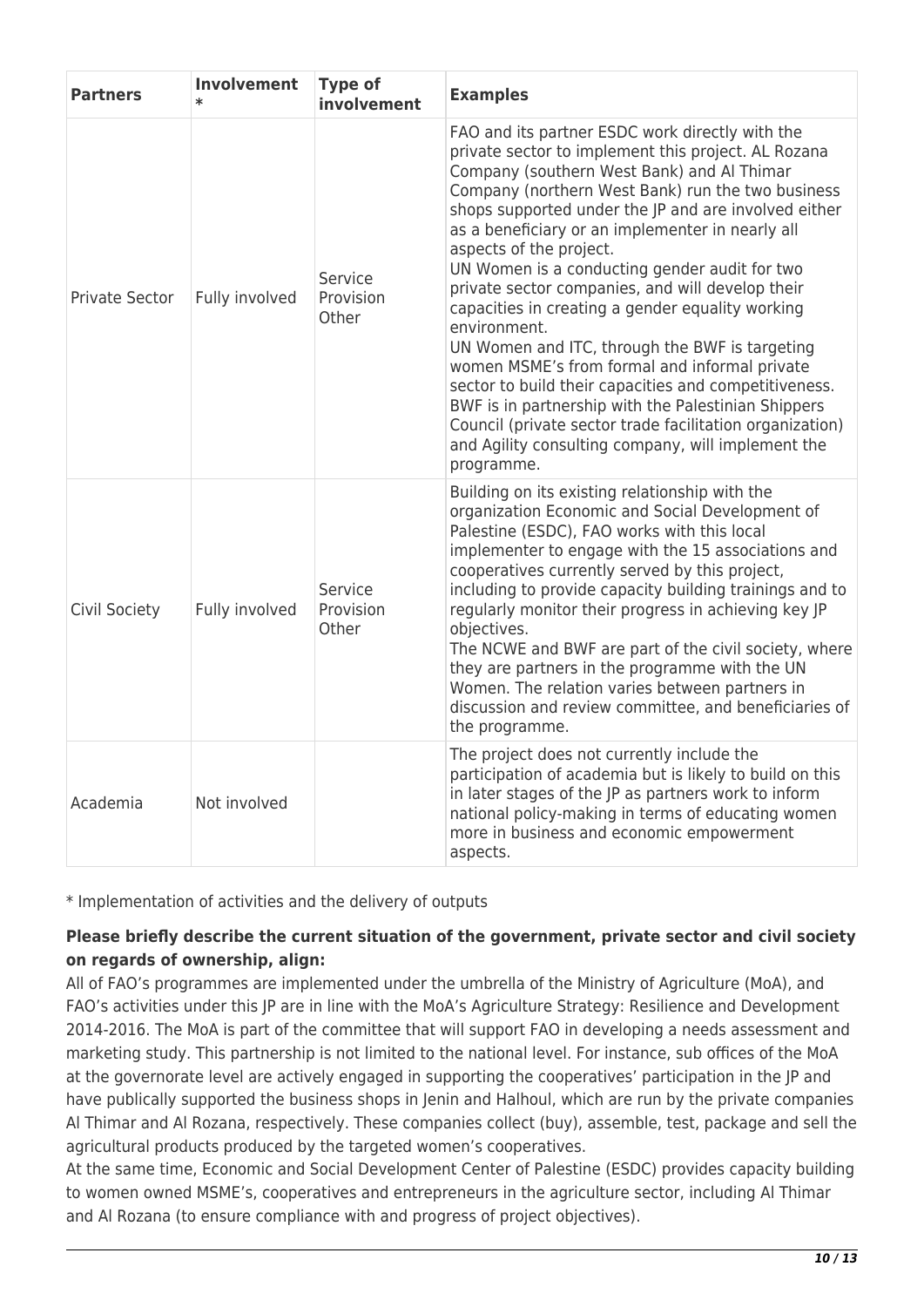The Ministry of Women Affairs MoWA is the line ministry of UN Women in all programmes. However, many of the ministries are also engaged in UN Women work; for example, the MoNE will be a beneficiary when delivering a training on services and women empowerment. Although the MoNE will be a decision maker when it comes to drafting policies towards empowering women and protecting their products, or providing incentives to them.

The Business Women Forum and their partners (Palestinian Shippers' Council-PSC and Agility) as the implementing partner, will be implementing some components on the programme that are related to the One-stop-shop to benefit women MSME's, meanwhile, the BWF will directly benefit from the practical knowledge gained under the implementation to be ready to manage the One-stop-shop.

### **Please briefly provide an overall assessment of the governance and managerial structures :**

The governance structure ensures that all the joint planning is decided collectively and transparently between partners. Furthermore, the JP partners are very committed to the programme meetings (NSC and PMC); these meetings are conducted periodically and as needed on emerging issues. The RC and his office lead the meetings and make sure that all partners are involved and on the same page for the coming steps and joint activities. The RC leadership is highly important in the JP structure. For example, the RC led the opening ceremony of the business shop in the north of the West Bank, which was significant for representing the joint spirit of the programme.

A focal point in each UN Agency represents the programme and facilitates other communications with many partners' staff members joining the programme meetings for technical input as needed. Joint field visits are conducted to make sure that partners understand developments in the field and the implementation on the partners' component to benefit technically, and for further joint planning. The public sector is involved, for example the Ministry of Planning and Administrative Development participated in t the launching of the first business shop; the Ministry of Agriculture and local public institutions also supported the business shop launching event, in the Governorate of Jenin.

# **VI. Joint Programme contribution to the SDGs**

| <b>SDG</b><br># | <b>JP Contribution</b>                                                                                                                                                                                                                                                                                                                                                                                                                                                                                                                                                                                                                                                                                                                                                                                                                                                                                                                                                                                                                                                 |
|-----------------|------------------------------------------------------------------------------------------------------------------------------------------------------------------------------------------------------------------------------------------------------------------------------------------------------------------------------------------------------------------------------------------------------------------------------------------------------------------------------------------------------------------------------------------------------------------------------------------------------------------------------------------------------------------------------------------------------------------------------------------------------------------------------------------------------------------------------------------------------------------------------------------------------------------------------------------------------------------------------------------------------------------------------------------------------------------------|
| Goal 1          | 1.4 [By 2030, ensure that all men and women, in particular the poor and the vulnerable, have<br>equal rights to economic resources, as well as access to basic services, ownership and control<br>over land and other forms of property, inheritance, natural resources, appropriate new technology<br>and financial services, including microfinance]<br>The JP supports women to realize their economic rights both directly through capacity building<br>and technical support as well as indirectly through advocacy. In this reporting period, for instance,<br>women who have traditionally been involved in agriculture but disconnected from the financial<br>rewards of the market were supported to sell their products directly to consumers.<br>The JP will support women MSME's to register their businesses and move from the informal to<br>formal sector. Moreover, the programme will support the public sector to implement policies and<br>practices that will provide access for women in terms of services, information and technical<br>support. |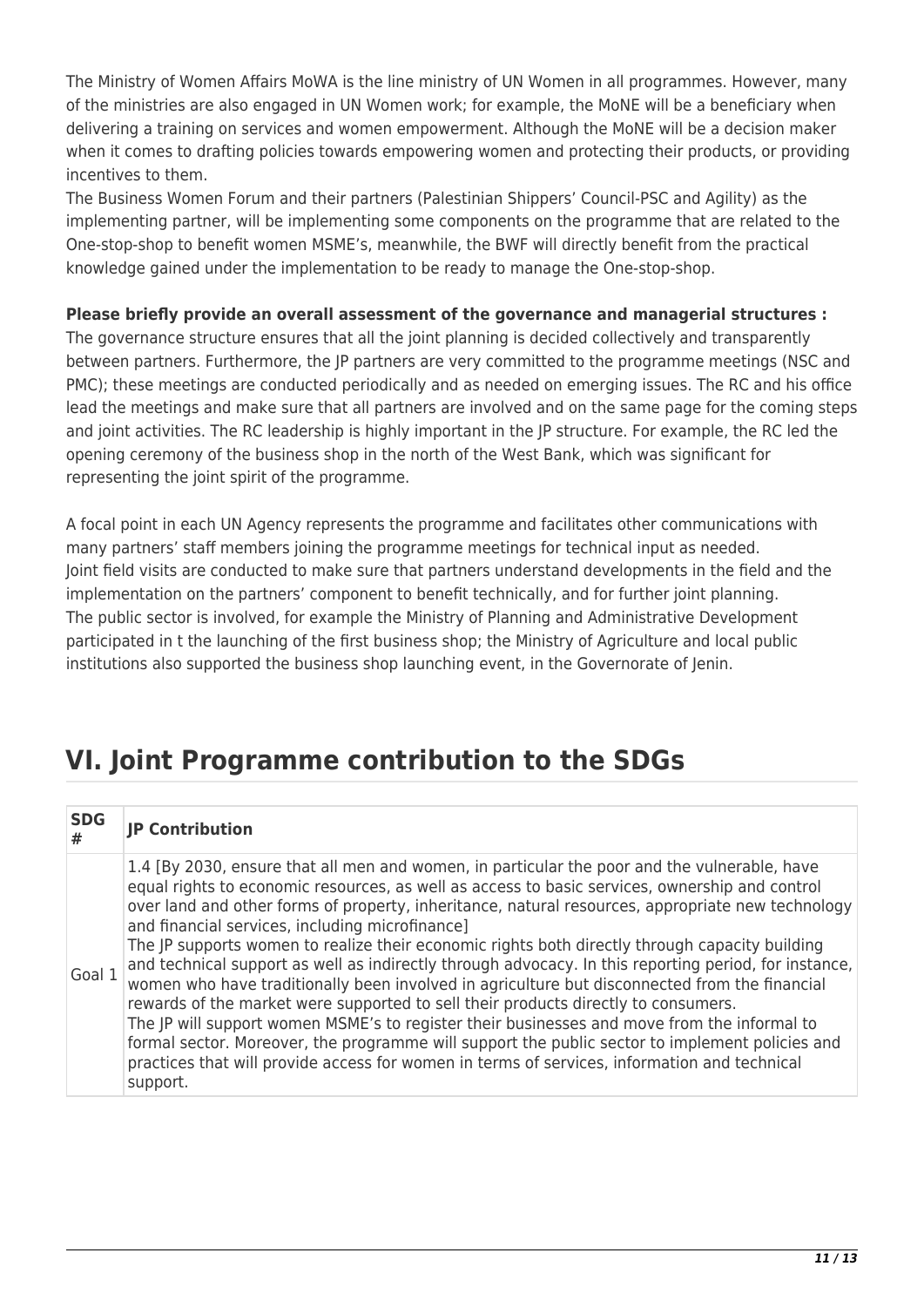| <b>SDG</b><br># | <b>JP Contribution</b>                                                                                                                                                                                                                                                                                                                                                                                                                                                                                                                                                                                                                                                                                                                                                                                                                                                                                                                                                                                                                                                                                                                                                                                                                                                                                                                                                                                                                                                                                                                                                                  |
|-----------------|-----------------------------------------------------------------------------------------------------------------------------------------------------------------------------------------------------------------------------------------------------------------------------------------------------------------------------------------------------------------------------------------------------------------------------------------------------------------------------------------------------------------------------------------------------------------------------------------------------------------------------------------------------------------------------------------------------------------------------------------------------------------------------------------------------------------------------------------------------------------------------------------------------------------------------------------------------------------------------------------------------------------------------------------------------------------------------------------------------------------------------------------------------------------------------------------------------------------------------------------------------------------------------------------------------------------------------------------------------------------------------------------------------------------------------------------------------------------------------------------------------------------------------------------------------------------------------------------|
| Goal 2          | 2.3 [By 2030, double the agricultural productivity and incomes of small-scale food producers, in<br>particular women, indigenous peoples, family farmers, pastoralists and fishers, including through<br>secure and equal access to land, other productive resources and inputs, knowledge, financial<br>services, markets and opportunities for value addition and non-farm employment ]<br>The JP directly targets small-scale women food producers (through cooperatives) and cultural<br>businesses (MSME's) and seeks to provide them with the technical support and capacity building<br>necessary to improve their productivity and incomes. By facilitating the integration of these<br>women into the formal economy, the JP supports the realization of their equal access.<br>Also the JP will focus on creating local, regional and international marketing channels for these<br>businesses to become self-sufficient, sustainable and profitable. Seeking to address issues<br>identified in the Palestinian National Export Strategy, the JP contributes directly to<br>institutionalizing, standardizing, and marketing food and non-food products produced by the<br>women MSME's, including cooperatives, in Palestine. As a result, the JP is expected to contribute<br>to increased Palestinian exports and local market shares, which will drive income and<br>employment generation, improving in particular the livelihoods of women and their families, and<br>will contribute to the overall socio-economic development of the country, in line with the SDGs. |
| Goal 4          | 4.4 [By 2030, substantially increase the number of youth and adults who have relevant skills,<br>including technical and vocational skills, for employment, decent jobs and entrepreneurship]<br>The JP has provided and continues to provide technical and vocational skills training to<br>marginalized women's cooperative members to address skills gaps that may have otherwise<br>prevented these women from accessing decent jobs or pursuing entrepreneurial opportunities.                                                                                                                                                                                                                                                                                                                                                                                                                                                                                                                                                                                                                                                                                                                                                                                                                                                                                                                                                                                                                                                                                                     |
| Goal 5          | 5.a [<br>Undertake reforms to give women equal rights to economic resources, as well as access to<br>ownership and control over land and other forms of property, financial services, inheritance and<br>natural resources, in accordance with national laws ]<br>Both through its awareness raising activities vis-à-vis the Palestinian government, civil society,<br>private sector and general public about the importance of women's empowerment as well as<br>through joint research activities designed to inform policy-making, the JP supports reforms that<br>allow women to realize their rights.                                                                                                                                                                                                                                                                                                                                                                                                                                                                                                                                                                                                                                                                                                                                                                                                                                                                                                                                                                            |
| Goal 8          | 8.3 [Promote development-oriented policies that support productive activities, decent job<br>creation, entrepreneurship, creativity and innovation, and encourage the formalization and<br>growth of micro-, small- and medium-sized enterprises, including through access to financial<br>services]<br>By facilitating improved public-private partnerships, the JP encourages both the public and private<br>sectors to assess how they can work collectively to ensure positive outcomes for marginalized<br>communities, particularly the importance of supporting women's access to and ownership of<br>MSMEs. This will be jointly implemented by the related ministries, especially MoNE and MoL.<br>The JP will provide capacity building to the MSME's to give them the tools to access finance; also<br>the programme provides grants by creating a competition between women beneficiaries.                                                                                                                                                                                                                                                                                                                                                                                                                                                                                                                                                                                                                                                                                  |
| Goal<br>10      | 10.2 [By 2030, empower and promote the social, economic and political inclusion of all,<br>irrespective of age, sex, disability, race, ethnicity, origin, religion or economic or other status]<br>By targeting marginalized women that were previously excluded from the formal sector, the JP<br>contributes to an inclusive economy.                                                                                                                                                                                                                                                                                                                                                                                                                                                                                                                                                                                                                                                                                                                                                                                                                                                                                                                                                                                                                                                                                                                                                                                                                                                 |
| Goal<br>11      | 11.a [Support positive economic, social and environmental links between urban, per-urban and<br>rural areas by strengthening national and regional development planning ]<br>The JP connects rural and peri-urban women producers of agriculture and handicraft products with<br>larger domestic markets located in urban areas, strengthening the horizontal integration of the<br>domestic economy.                                                                                                                                                                                                                                                                                                                                                                                                                                                                                                                                                                                                                                                                                                                                                                                                                                                                                                                                                                                                                                                                                                                                                                                   |